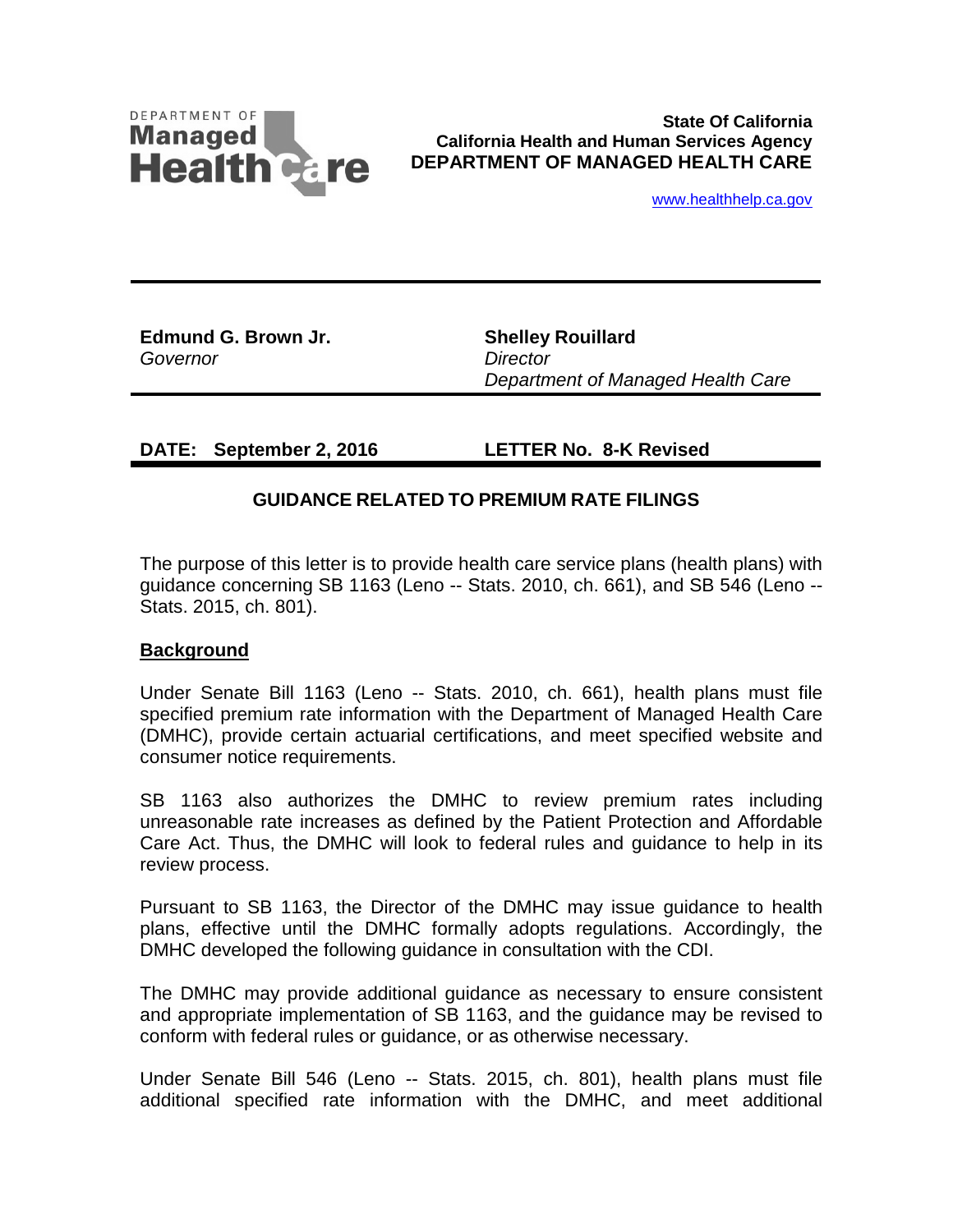consumer notice requirements.

SB 546 also authorizes the DMHC to conduct a public meeting annually regarding large group rate changes after the DMHC has completed a review of the large group rate information required to be submitted by the plan or insurer, as specified.

The DMHC may provide additional guidance as necessary to ensure consistent and appropriate implementation of SB 546 and the guidance may be revised to conform with federal rules or guidance, or as otherwise necessary.

## **Individual and Small Group Health Contracts**

# **Filing and Notice**

- 1) For individual and small group health contracts, rate submissions for new products and rate increases for existing products must be filed at least 60 days prior to the effective date of the new product rate or the rate increase. (Health and Safety Code section 1385.03 (a), (b)(14).) At this time, health plans are not required to file rate submissions for new products or rate increases for existing products for large group contracts with the DMHC.
- 2) The notice to enrollees or subscribers required by Health and Safety Code section 1374.21 and 1389.25 must include the date on which the proposed rate increase will be applied to the individual(s) to whom the notice is addressed.
- 3) For the purposes of Health and Safety Code section 1385.03(a), the concurrent filing requirement is satisfied if the health plan files its rate submission with the DMHC prior to or on the same date that it delivers its notice to the enrollees or subscribers. Consumers must receive notice consistent with Health and Safety Code sections 1374.21 and 1389.25. If a rate filing is revised after its initial submission so as to change the rates, an additional 30-day notice meeting the requirements of Health and Safety Code section 1374.21 and 1389.25 must be provided reflecting the revised rate.
- 4) If the implementation of a rate increase for which notice has been provided to enrollees or subscribers is delayed or the amount of the increase is reduced before the effective date of the increase, the health plan shall provide the enrollees or subscribers with a written explanation for the delay or decrease. Such explanation may be included with the first billing statement associated with the delayed or decreased rate increase.

# **Unreasonable Rate Increases**

5) For individual and small group health plan rate filings, for the purpose of the actuarial certification required under Health and Safety Code section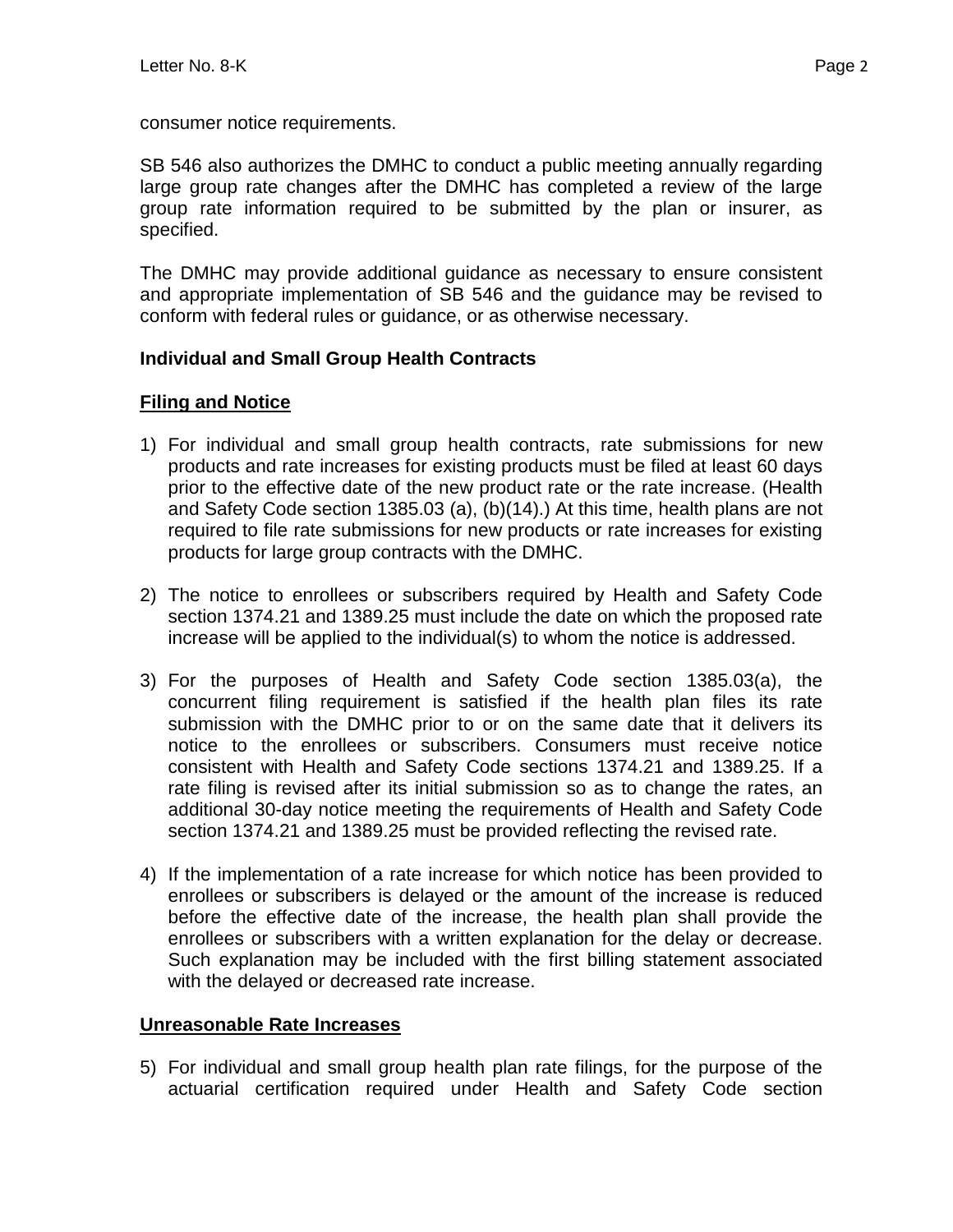1385.06(b)(2) and review under Health and Safety Code section 1385.11, the factors the DMHC will consider in determining whether a rate increase is "unreasonable" include, but are not limited to, the factors expressly referenced in 45 C.F.R. 154.205:

- i) The relationship of the projected aggregate medical loss ratio to the federal medical loss ratio standard in the market segment to which the rate applies, after accounting for any adjustments allowable under federal law. (See interim federal rule entitled "Health Insurance Issuers Implementing Medical Loss Ratio Requirements Under the Patient Protection and Affordable Care Act," (45 C.F.R. section 158.101-158.232, 75 Fed. Reg. 74921-74928, (December 1, 2010), incorporated herein by reference.
- ii) Whether the assumptions on which the rate increase is based are supported by substantial evidence.
- iii) Whether the choice of assumptions or combination of assumptions on which the rate increase is based is reasonable.
- iv) Whether the data, assumptions, rating factors, and methods used to determine the premium rates, or documentation provided to the DMHC in connection with the filed rate increase, are incomplete, inadequate, fail to provide sufficient clarity and detail such that a qualified health actuary could not make an objective appraisal of the reasonableness of the rate, or which otherwise do not provide a basis upon which the reasonableness of the rate may be determined.
- v) Whether the filed rates result in premium differences between enrollees within similar risk categories that are otherwise not permitted under California law or that do not reasonably correspond to differences in expected costs.

In addition, the DMHC may consider other factors specified in the California Department of Insurance (CDI) guidance dated April 5, 2011, (or as amended thereafter) including, but not limited to, the following:

- vi) Whether the specific, itemized changes that led to the requested rate increase are substantially justified by credible historical emerging experience data, including comparisons of experience data to projections submitted as support for prior rate filings.
- vii) The annual compensation of each of the ten most highly paid officers, executives, and employees of both the health plan submitting the filing, and the parent corporation/ultimate controlling party of the health plan.

viii)The rate of return of the health plan and the parent corporation/ultimate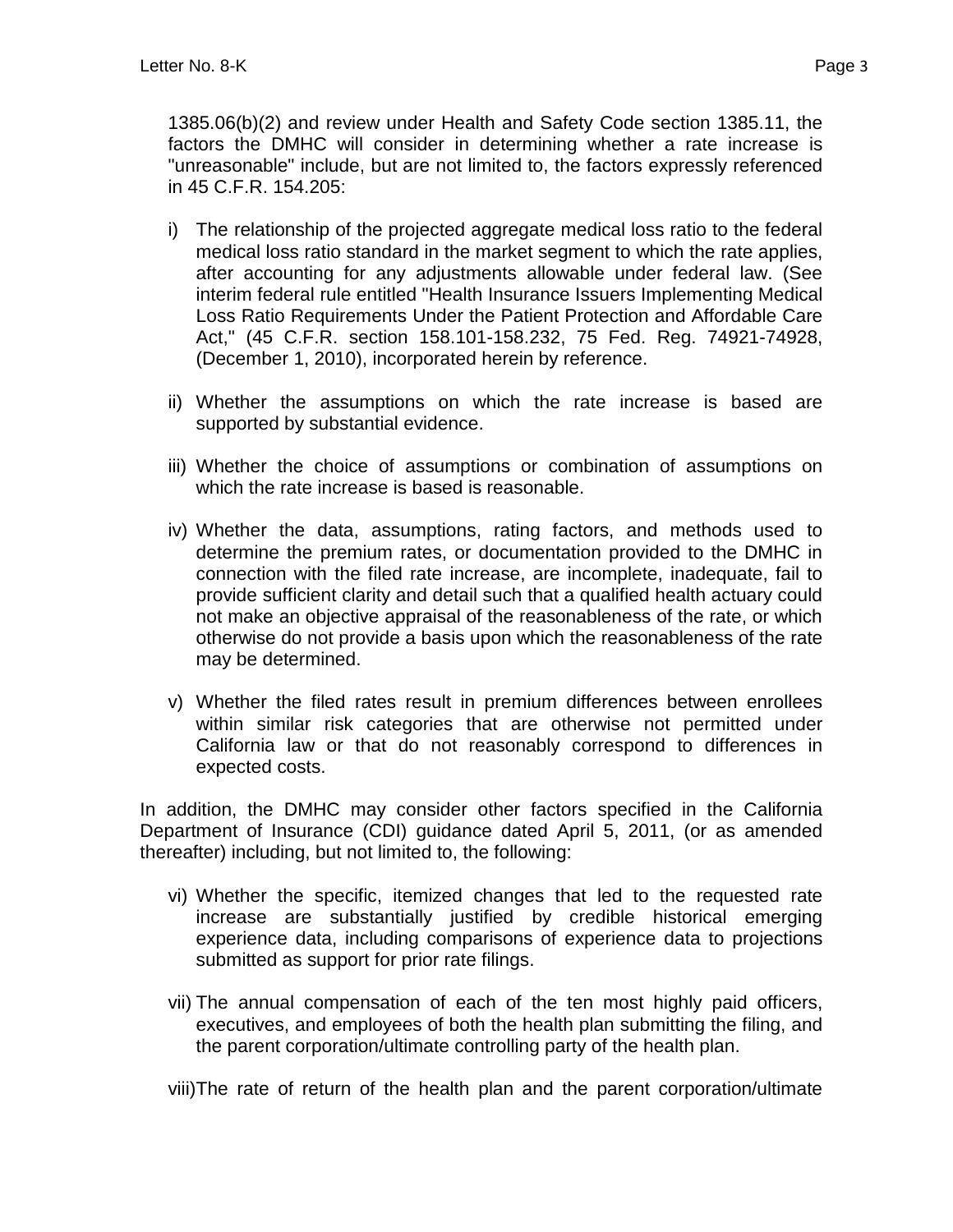controlling party of the health plan, evaluated on a return-on-equity basis, for the prior three years, and anticipated rate of return for the following year, taking into account investment income.

- ix) The degree to which the increase exceeds the rate of medical cost inflation as reported by the U.S. Bureau of Labor Statistics Consumer Price Index for All Urban Consumers Medical Care Cost Inflation Index.
- x) Whether the cumulative impact of the filed rate increase, combined with previous increases over the 12 months immediately preceding the effective date of the proposed filed rate increase, would cause the rate increase to be unreasonable.
- xi) The health plan's surplus condition, which may include dividend history.
- xii) Whether the rating factors applied and any change in rating factors are reasonable and result in a distribution of the proposed rate increase across risk categories that is reasonable and not overly burdensome on any particular individual or group, including consideration of the minimum and maximum rate increases an enrollee could receive, and how many enrollees will be subject to increases lower or higher than the average.
- xiii)The nature and amount of transactions between the health plan and any affiliates.
- xiv)To the extent not otherwise covered by the factors listed above, additional factors that the DMHC may consider in determining whether a rate increase is "unreasonable" include, but are not limited to, the factors set forth in the most current version of federal regulations, including 45 C.F.R, section 154.301.

### **Actuarial Certification**

6) (A) The certification required under Health and Safety Code section 1385.06 (b)(2) is a "Statement of Actuarial Opinion," as defined in the *Qualification Standards for Actuaries Issuing Statements of Actuarial Opinion in the United States*, promulgated by the American Academy of Actuaries. Such a certification is also a "Health Filing," as defined in Actuarial Standard of Practice No. 8, promulgated by the Actuarial Standards Board, and it is also an "Actuarial Communication," as defined in Actuarial Standard of Practice No. 41, promulgated by the Actuarial Standards Board.

(B) The certification required under Health and Safety Code section 1385.06 (b)(2) must include the following information:

i) A statement of the qualifications of the actuary issuing the certification. The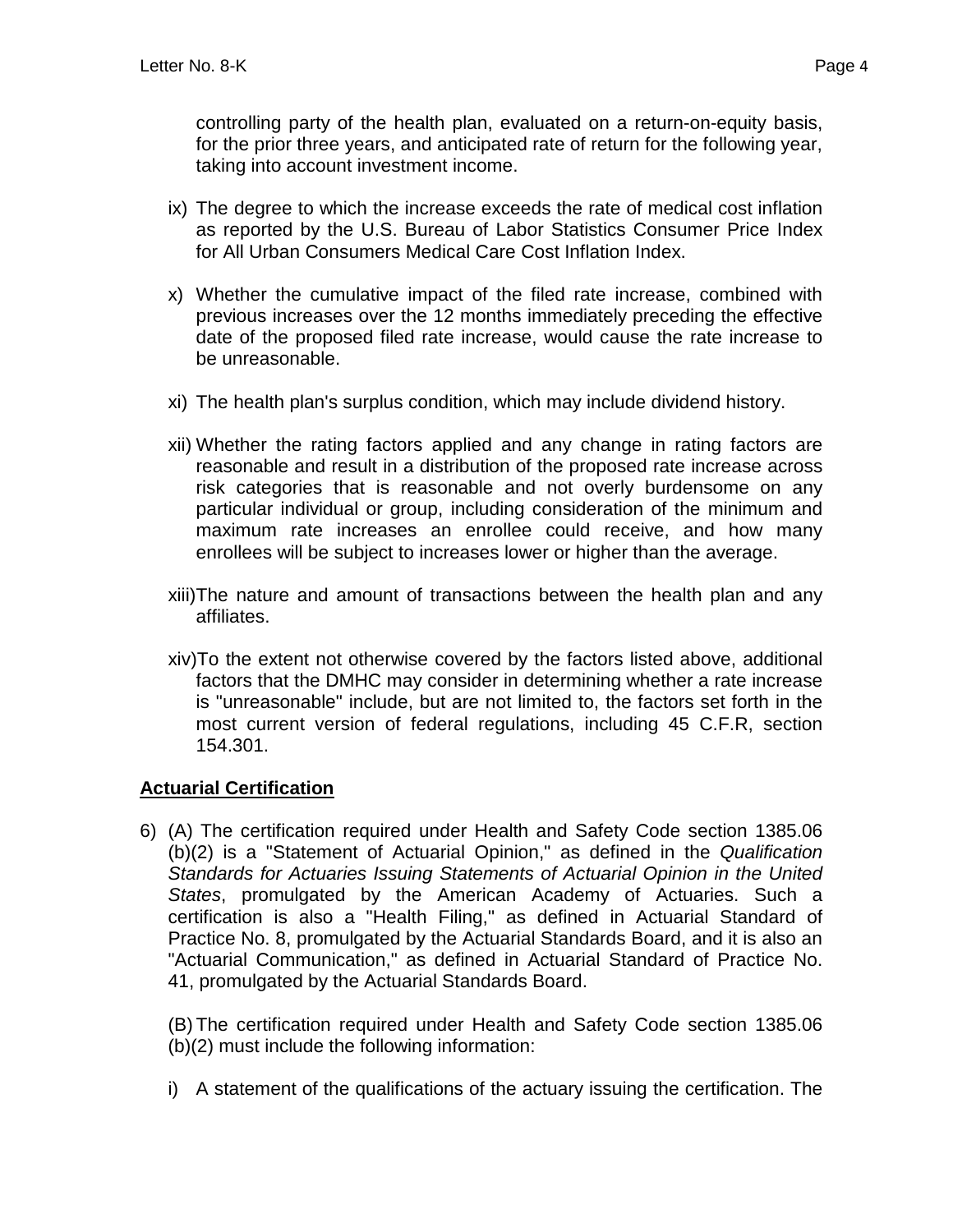actuary's qualifications must meet the standards stated in *Qualification Standards for Actuaries Issuing Statements of Actuarial Opinion in the United States*. The statement of qualifications must include a statement that the actuary meets the independence requirements stated in Health and Safety Code section 1385.06 (b) (3).

- ii) A statement of opinion that the proposed premium rates in the filing are actuarially sound in aggregate for the particular market segment (i.e., small group or individual). Premium rates are actuarially sound if, for business in California and for the period covered by the certification, projected premium income, expected reinsurance cash flows, governmental risk adjustment cash flows, and investment income are adequate to provide for all expected costs, including health benefits, health benefit settlement expenses, marketing and administrative expenses, and the cost of capital reserves required by the Knox-Keene Health Care Service Plan Act of 1975, as amended, commencing at Health and Safety Code section 1340, et seq.
- iii) For each contract included in the filing, a complete description of the data, assumptions, rating factors and methods used to determine the premium rates, with sufficient clarity and detail that another qualified health actuary can make an objective appraisal of the reasonableness of the data, assumptions, factors, and methods. The descriptions must include examples of rate calculations for each contract form included in the filing.
- iv) A statement of opinion, with respect to each individual or small group rate increase included in the filing, whether the rate increase filed is reasonable or unreasonable and, if unreasonable, that the justification for the increase is based on accurate and sound actuarial assumptions and methodologies, including benefit relativities that reflect the expected variations in cost, taking into consideration historical experience and the credibility of the historical data. Statements of opinion regarding whether a rate increase is reasonable or unreasonable shall address, at a minimum, the first five factors listed in "Unreasonable Rate Increases" in this Guidance. In addition, statements of opinion shall discuss the criteria promulgated by the U.S. Department of Health and Human Services in 45 C.F.R. sections 154.200 and 154.205.
- v) A description of the testing performed by the actuary to arrive at the statements of opinion in paragraphs (B)(ii) and (B)(iv) above, including any independent rating models and rating factors utilized.

(C) All of the information required in (B), above, must be contained within the actuarial certification.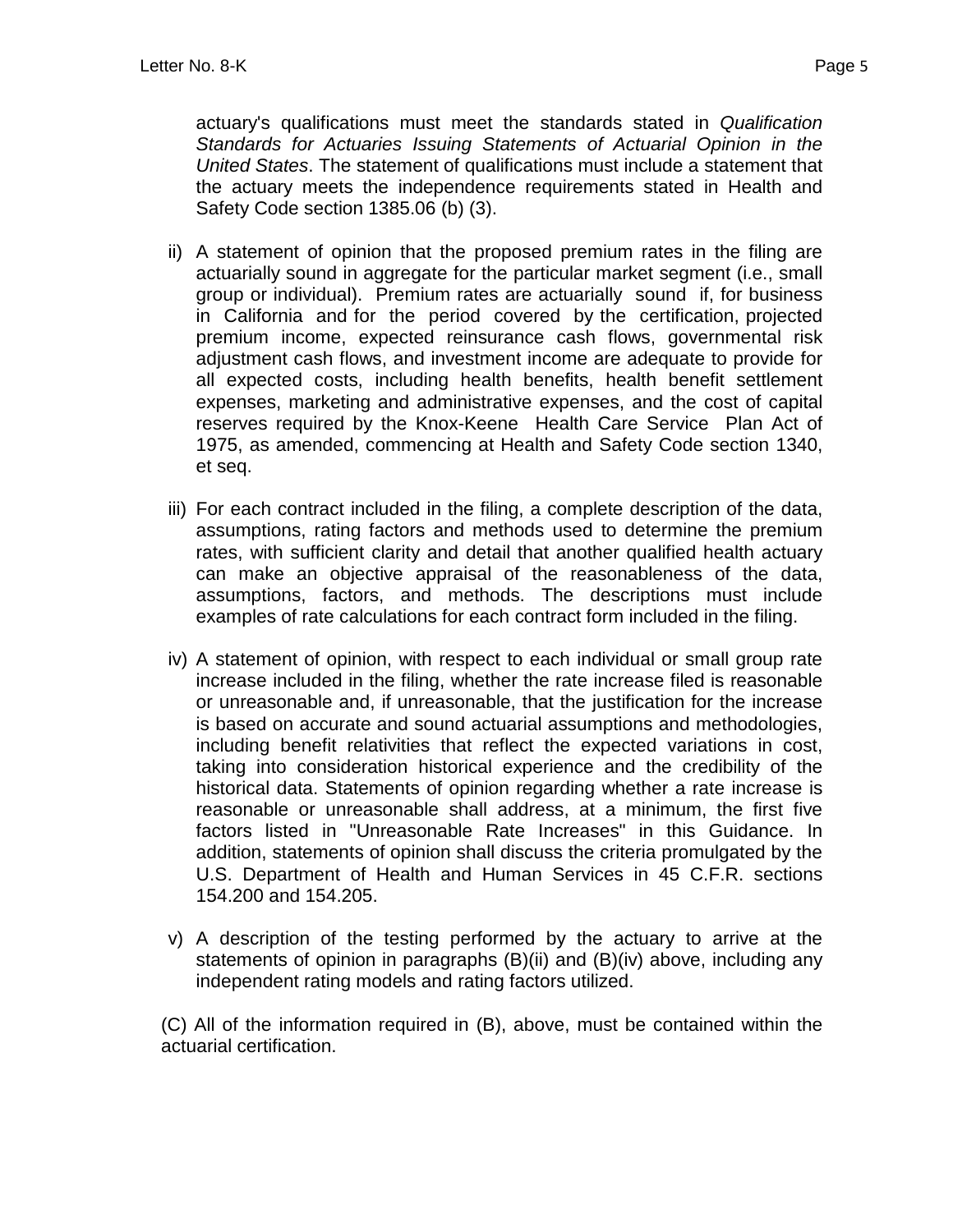## **Filing Requirements**

- 7) Individual and small group health plan rate filings for existing products must be accompanied by the "California Rate Filing Form" that discloses the information required by Health and Safety Code section 1385.03(b), submitted as a PDF document under the "Supporting Documentation" tab in SERFF, and accompanied by a completed "California Rate Filing Spreadsheet," as well as a separate spreadsheet containing rate information in response to question ten of the Rate Filing Form. The "California Rate Filing Form" and the "California Rate Filing Spreadsheet," can be found on the DMHC website and include definitions of certain required items.
- 8) Individual and small group health plan rate filings for existing products must be accompanied by the "California Plain Language Website Filing Form," submitted as a PDF document under the "Supporting Documentation" tab in SERFF, and accompanied by a completed "California Plain Language Spreadsheet" (Health and Safety Code section 1385.07(d)). The form and the spreadsheet can be found on the DMHC website.
- 9) Initial rate filings for new products for individual and small group health plan filings must be accompanied by the "California New Product Rate Filing Form" that discloses the information required by Health and Safety Code section 1385.03(b), submitted as a PDF document under the "Supporting Documentation" tab in SERFF, accompanied by a spreadsheet containing the information described in the form which can be found on the Department's website and include definitions of certain required items.
- 10)The aggregate rate filing data report required by Health and Safety Code section 1385.03(c) need not be submitted with each separate rate filing but must be filed with the DMHC annually, due on or before February 15. Each such report must summarize the required data for the calendar year. The report should be identified in SERFF by placing "Aggregate Rate Filing Data Report" in the "Filing Description" under the "General Information" tab. A template form entitled "California Annual Aggregate Rate Data Report Form" may be used to meet this requirement. The terms "Segment Type," "Product Type," and "average rate increase" are defined as they are in the attached "California Rate Filing Form" for items 5, 4, and 13, respectively.

## **Large Group Health Contracts**

## **Filing and Notice**

1) For large group health contracts, each health plan shall file the weighted average rate increase for all large group benefit designs during the 12-month period ending January 1 of the following calendar year, and additional aggregate rate information with the DMHC on or before October 1, 2016, and annually thereafter.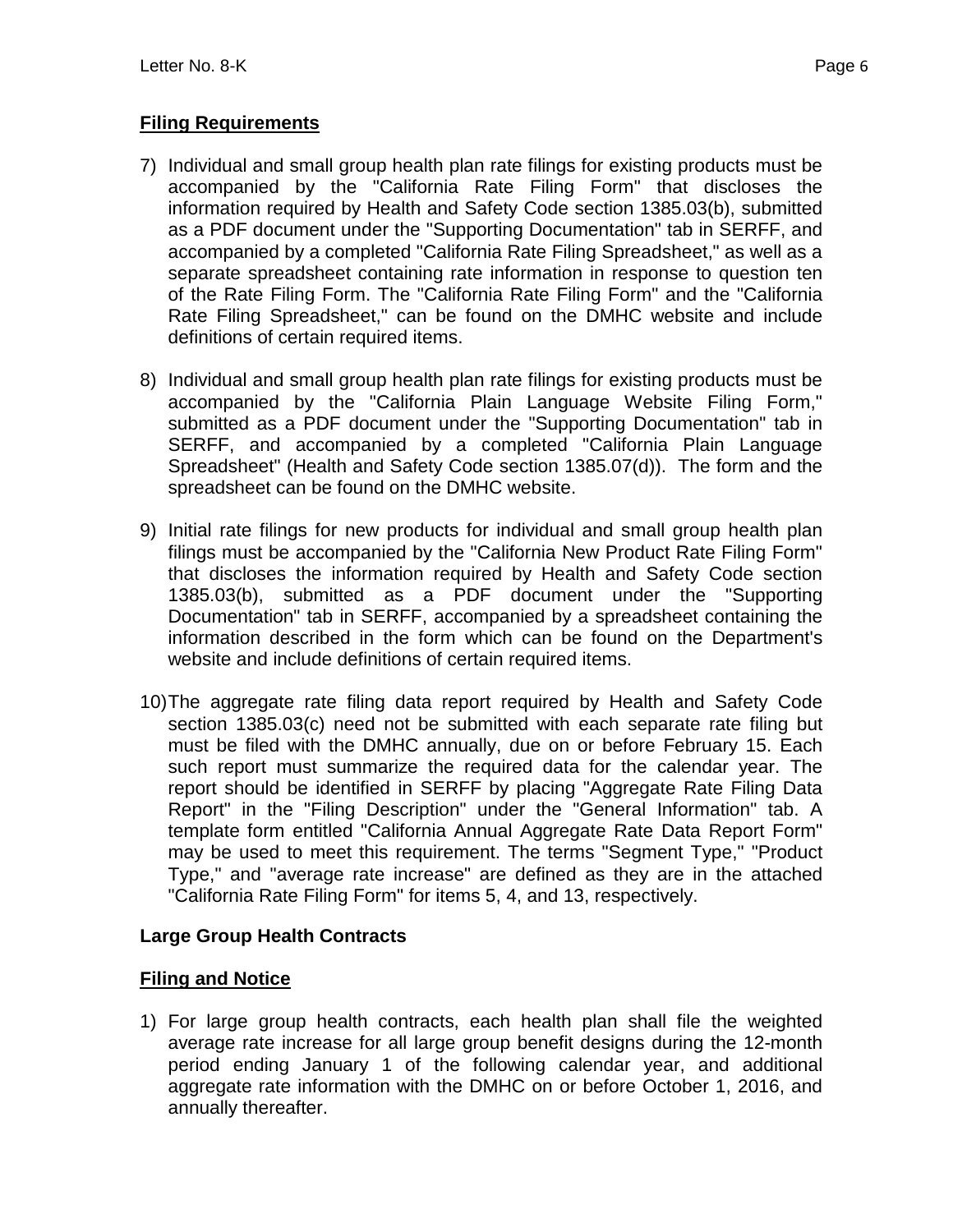- 2) No change in premium rates or changes in coverage stated in a group health care service plan contract shall become effective unless the plan has delivered in writing a notice indicating the change or changes at least 60 days prior to the contract renewal effective date.
- 3) Renewal notices delivered by plans shall include a statement comparing the proposed rate change stated in a group health plan service contract to the average rate increases negotiated by CalPERS and by Covered California. The statement must include information on:
	- i) Whether the rate proposed to be in effect is greater than, less than or equal to the average rate increase for individual market products negotiated by the California Health Benefit Exchange for the most recent calendar year for which the rates are final.
	- ii) Whether the rate proposed to be in effect is greater than, less than or equal to the average rate increase negotiated by the Board of Administration of the Public Employees' Retirement System for the most recent calendar year in which the rates are final.
	- iii) Whether the rate change includes any portion of the excise tax paid by the health plan; however, the Department has confirmed this is not applicable in 2016 through 2019 and accordingly need not be included in the notice.
	- iv) A health care service plan that declines to offer coverage to or denies enrollment for a large group applying for coverage shall, at the time of the denial of coverage, provide the applicant with the specific reason or reasons for the decision in writing, in clear, easily understandable language.

## **Filing Requirements**

For large group health care service plan contracts, each health plan shall file with the DMHC annually the "California Large Group Annual Aggregate Rate Data Report" that discloses the information required by Health and Safety Code section 1385.045. A template form of the report including definitions of certain required items can be found on the Department's website.

The aggregate rate data report should be filed in SERFF on or before October 1, 2016, and annually thereafter. The report should be submitted as a PDF document identified in SERFF by entering "Large Group Aggregate Rate Data Report" in the "Filing Description" under the "General Information" tab.

If you have any questions concerning the guidance issued in this letter, please